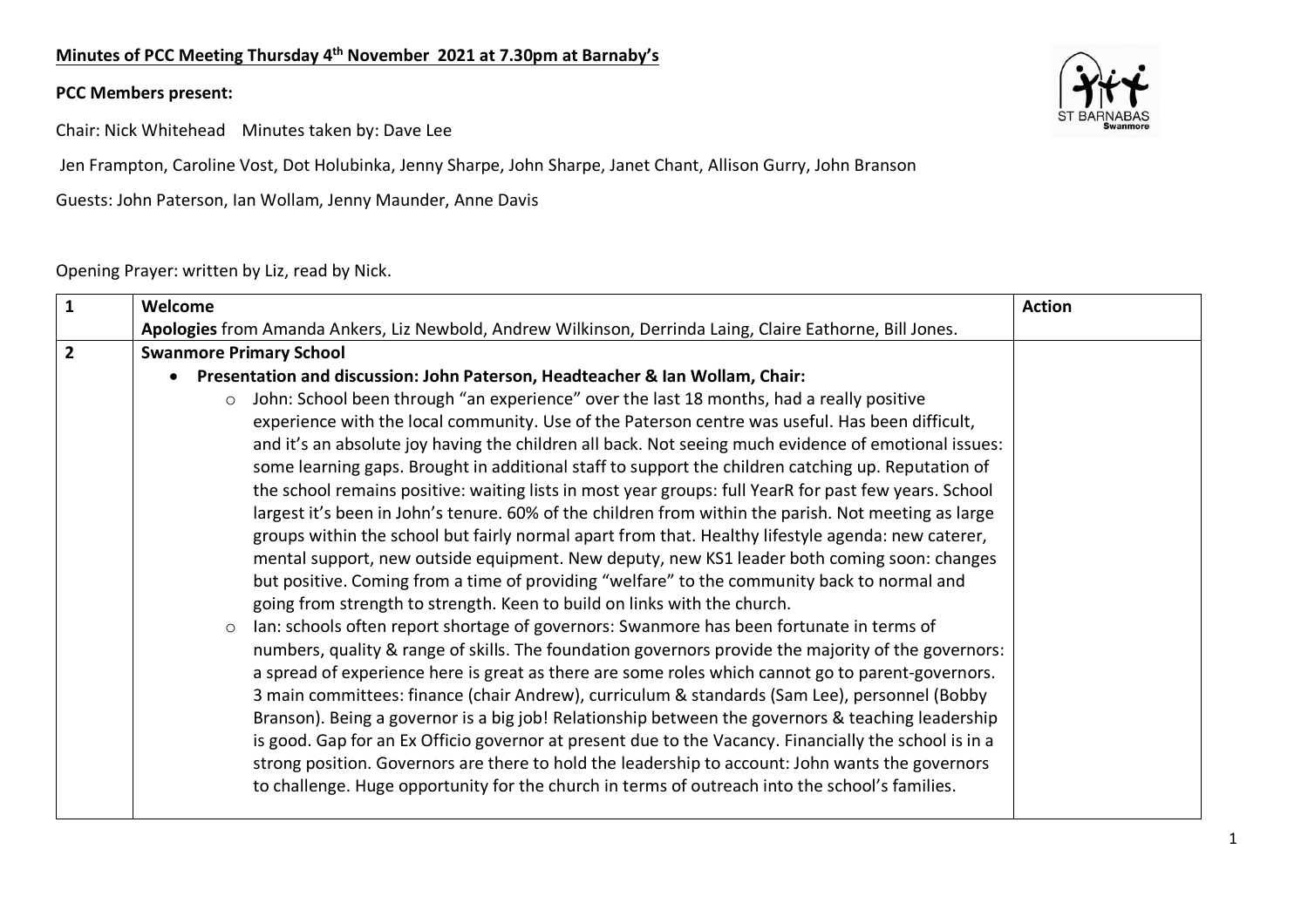|                         | Discussion on school/church relationship. Striving for a strong sense of community beyond the<br>$\circ$<br>school. Lots of needs in families in the village. Both Diocese and LEA were fairly invisible during<br>pandemic as guidance flowed direct from central government to schools. Big opportunity to build<br>something back. John: we don't need/want the big gestures: I would love people to come over and<br>chat/be with the children: modelling for the children. Jen: I've felt very welcomed going into the<br>school; there's a lovely friendly relaxed atmosphere. Yr3 exploring church: mutual learning<br>experience! John: all we're looking for: can we find 2/3 meaningful things to offer some more<br>opportunities?<br>A moment of silent prayer for school governors, leadership, staff & pupils.<br>$\bullet$<br>Foundation governors: Anne & Jenny came to join the discussion w/ Ian & John. Still one foundation<br>governor vacancy.                                                                                                                                                                                                                                                                                                                                                                                                                                                                                                                                                                                                                                                                                                                           | PCC to discuss more<br>about possible touch<br>points with the school<br>in 2022: January PCC<br>meeting.                                   |
|-------------------------|------------------------------------------------------------------------------------------------------------------------------------------------------------------------------------------------------------------------------------------------------------------------------------------------------------------------------------------------------------------------------------------------------------------------------------------------------------------------------------------------------------------------------------------------------------------------------------------------------------------------------------------------------------------------------------------------------------------------------------------------------------------------------------------------------------------------------------------------------------------------------------------------------------------------------------------------------------------------------------------------------------------------------------------------------------------------------------------------------------------------------------------------------------------------------------------------------------------------------------------------------------------------------------------------------------------------------------------------------------------------------------------------------------------------------------------------------------------------------------------------------------------------------------------------------------------------------------------------------------------------------------------------------------------------------------------------|---------------------------------------------------------------------------------------------------------------------------------------------|
| $\overline{\mathbf{3}}$ | Minutes of the last meeting held on 9th September 2021                                                                                                                                                                                                                                                                                                                                                                                                                                                                                                                                                                                                                                                                                                                                                                                                                                                                                                                                                                                                                                                                                                                                                                                                                                                                                                                                                                                                                                                                                                                                                                                                                                         | DL/Office                                                                                                                                   |
| $\overline{\mathbf{4}}$ | Agreed as a clear record of the meeting by all which can be uploaded to the church website.<br>Safeguarding                                                                                                                                                                                                                                                                                                                                                                                                                                                                                                                                                                                                                                                                                                                                                                                                                                                                                                                                                                                                                                                                                                                                                                                                                                                                                                                                                                                                                                                                                                                                                                                    |                                                                                                                                             |
|                         | Annual review: Caroline presented the Model parish safeguarding checklist from the Diocese website,<br>$\bullet$<br>and quoted from Bishop Christopher's letter about past abuse. We have both a parish s/g officer<br>(Caroline), and now a Deputy Recruitment Officer (John B). All paperwork regarding DBS verification is<br>with the Diocese. All PCC and Sunday Club leaders have current DBS checks in place. St B safeguarding<br>policy is dated Nov 2020, so still very current. Will need to be re-adopted after the APCM.<br>Safer recruitment: recommend that the Churchwardens do this training<br>$\circ$<br>Safeguarding training is in date for all Ministry Team, PCC and Sunday Club leaders<br>$\circ$<br>Recommendation that anyone involved in church life undertake the basic awareness safeguarding<br>$\circ$<br>training: "vergers, servers, welcomers, caretakers, refreshments helpers, sidespersons, flower<br>arrangers, administrative staff, bell ringers, music group members including sound and AV".<br>Discussion on which of these would be appropriate to offer the training to at St B's: decided all to<br>be invited to participate, to ensure the widest awareness of safeguarding issues to encourage Safer<br>Church.<br>Lone working policy. Caroline presented the Lone Workers list, in its current form. Needs help from<br>$\circ$<br>the wider team to update (team leads). Risk assessment needs updating. Lone workers need to<br>read the policy & risk assessment and sign that they will abide by this.<br>Everything we need to have on public display is displayed!<br>We have secure storage in line with data protection<br>$\circ$ | DL/JC to do<br><b>Caroline to organise</b><br>and report back<br>Janet & Jen to work<br>with Caroline to<br>update the lone<br>workers list |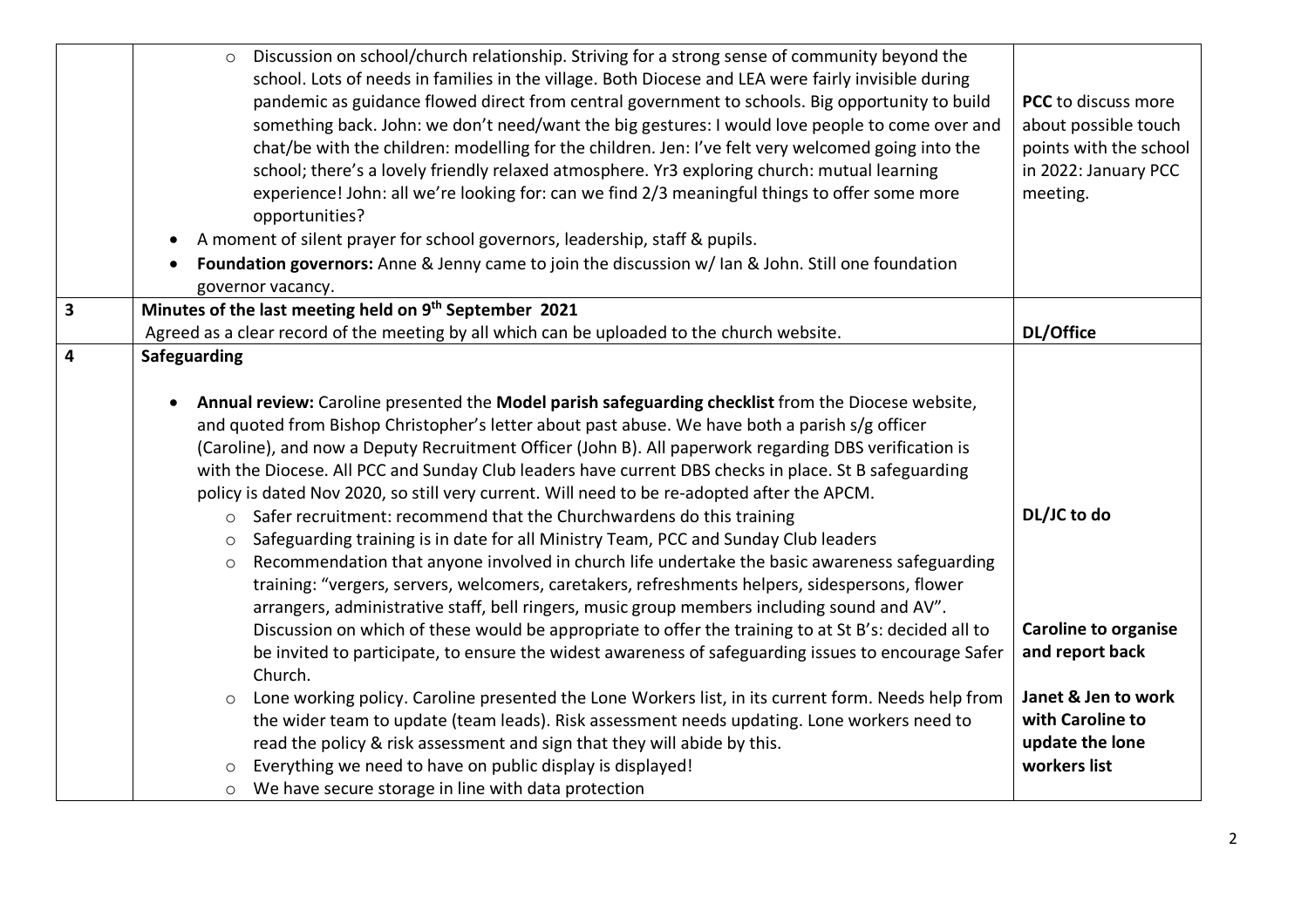|                 | Pat Centre hiring agreements/safeguarding/risk assessments: Caroline hasn't been able to review<br>$\circ$<br>these yet                                                                                                                                                                                                                                                                                                                                                                                                                                                                                                                                                                                                                                                                                                                                                                                                                                                                                                                                                                                                                                                                                                                                                                                     | Caroline to follow up<br>with Church Office |
|-----------------|-------------------------------------------------------------------------------------------------------------------------------------------------------------------------------------------------------------------------------------------------------------------------------------------------------------------------------------------------------------------------------------------------------------------------------------------------------------------------------------------------------------------------------------------------------------------------------------------------------------------------------------------------------------------------------------------------------------------------------------------------------------------------------------------------------------------------------------------------------------------------------------------------------------------------------------------------------------------------------------------------------------------------------------------------------------------------------------------------------------------------------------------------------------------------------------------------------------------------------------------------------------------------------------------------------------|---------------------------------------------|
| 5               | Matters arising from minutes and not covered on the agenda:                                                                                                                                                                                                                                                                                                                                                                                                                                                                                                                                                                                                                                                                                                                                                                                                                                                                                                                                                                                                                                                                                                                                                                                                                                                 |                                             |
|                 | PCC Secretary: the minute-taking duty will rotate around the PCC members for the time being. Volunteers<br>welcome(!)                                                                                                                                                                                                                                                                                                                                                                                                                                                                                                                                                                                                                                                                                                                                                                                                                                                                                                                                                                                                                                                                                                                                                                                       | DL to nominate next<br>minute taker         |
| $6\phantom{1}6$ | <b>Standing Committee Report</b>                                                                                                                                                                                                                                                                                                                                                                                                                                                                                                                                                                                                                                                                                                                                                                                                                                                                                                                                                                                                                                                                                                                                                                                                                                                                            |                                             |
|                 | • Purchase from legacy. We have agreed to purchase a new strimmer/brush-cutter for £850, using funds<br>from the new 'churchyard' legacy. Will be tried out this Friday!                                                                                                                                                                                                                                                                                                                                                                                                                                                                                                                                                                                                                                                                                                                                                                                                                                                                                                                                                                                                                                                                                                                                    |                                             |
| $\overline{7}$  | <b>Vacancy Planning</b>                                                                                                                                                                                                                                                                                                                                                                                                                                                                                                                                                                                                                                                                                                                                                                                                                                                                                                                                                                                                                                                                                                                                                                                                                                                                                     |                                             |
|                 | Suspension of Living: We have received notice of Suspension of Living for St Barnabas Parish. This means<br>that the Patron (the Bishop in this case) no longer has the right to appoint an Incumbent to the living: this<br>happens when the diocese is considering a reorganisation. Any appointment would be a "priest in charge",<br>until such a time that the living is unsuspended. This gives the diocese more flexibility in managing parish<br>reorganisation.<br>Appointment of parish representatives: We need to formally notify the Diocese of our two Parish<br>Representatives by 24 <sup>th</sup> February 2022. Anyone wishing to put themselves forward for consideration as a<br>Parish Representative to let Dave know by the end of the month.<br>Parish Profile update: We need to complete the Parish Profile by 24 <sup>th</sup> February. Next step is for the<br>subcommittee to meet in person to review the content so far.<br>Map of Deanery (Map as attachment): for interest                                                                                                                                                                                                                                                                                                | All to consider<br>DL to organise           |
| 8               | <b>Finance Update</b>                                                                                                                                                                                                                                                                                                                                                                                                                                                                                                                                                                                                                                                                                                                                                                                                                                                                                                                                                                                                                                                                                                                                                                                                                                                                                       |                                             |
|                 | Andrew provided a financial update summary by email ahead of the meeting. Main points:<br>1. You will see that I am forecasting a small deficit at year-end. This position, however, is skewed by (a) the grant from WCC for<br>improvements at Barnabys and (b) the £17,500 legacy from Ada Marjorie Charlwood. Without these, our financial position would<br>be very much worse.<br>2. Barnaby's have spent some of the grant on tables and chairs etc and on the materials for installing the fan. I am assuming that<br>the cost of the canopy will fall into next year.<br>3. The legacy we received is for the upkeep of the churchyard, so we are limited on how we can use it. We have spent this month<br>about £900 on a new strimmer and can also use the legacy for the cost of emptying the large bin (about £1500/yr) and other items<br>directly related to the churchyard so I imagine it will be 7-8 years before that restricted income is all spent.<br>4. At the end of last year, our total assets were around £47,000 so at the end of this year I forecast that they will be reduced to<br>around £44,000, of which about £23,000 will be in restricted funds (churchyard, disability improvements, handbells) and £17,000 in<br>designated funds (Barnaby's and PatCen operating). |                                             |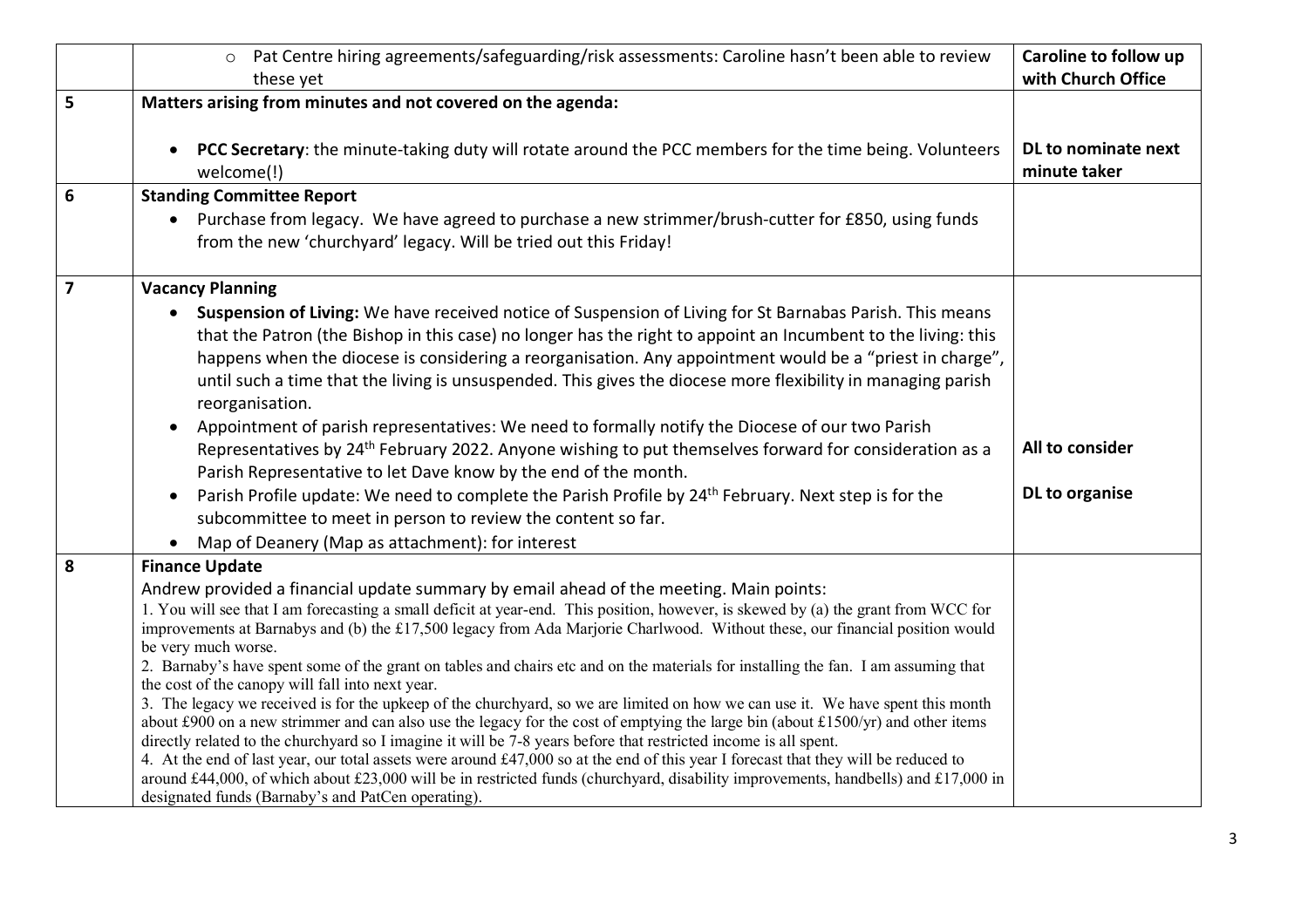|                | 5. I think the time has come to consolidate the PatCen Operating Fund with the General Fund; the bank accounts have been merged<br>already.<br>6. On my return I will order a new card donation station for permanent mounting. The delay has been because the company<br>brought out a new model a couple of weeks ago.<br>7. John Austin has written to advertisers in the magazine inviting renewal at last year's prices.<br>Q&A by email:<br>1) Q: Reason why maintenance is likely to be £10k against £6k predicted. A: Maintenance is a very moveable feast. I<br>have added quite a bit for the final quarter to cover the quinquennial and the 5 yearly electrical test as well as remedial<br>electrical work. Some items - e.g. the new coloured lights - might fall into that category but are offset by donations. |                                                          |
|----------------|---------------------------------------------------------------------------------------------------------------------------------------------------------------------------------------------------------------------------------------------------------------------------------------------------------------------------------------------------------------------------------------------------------------------------------------------------------------------------------------------------------------------------------------------------------------------------------------------------------------------------------------------------------------------------------------------------------------------------------------------------------------------------------------------------------------------------------|----------------------------------------------------------|
|                | 2) Q: Reason why Admin expenditure is significantly lower percentage wise: £2.5k against £4k predicted. A: We<br>have had less Parish Administrator time than budgeted and lower stationery etc. costs.                                                                                                                                                                                                                                                                                                                                                                                                                                                                                                                                                                                                                         |                                                          |
|                | 3) Q: Why Capital works £13,000 against £18k predicted. A: The budgeted figure was based on the old plan of using<br>the link cupboard for the toilet. In the event we chose a simpler, and cheaper, solution and were able to avoid the VAT.                                                                                                                                                                                                                                                                                                                                                                                                                                                                                                                                                                                   |                                                          |
|                | Amanda asked (by email) whether we should increase the print run to 1500 for the December Link magazine, and<br>include a Christmas card from the Church, and deliver to houses. Total additional costs amounting to around<br>£700. PCC felt this would be a good statement to the village from the church, and approved the additional<br>expenditure. Magazine needs to have a splash in it to remind people how they can get a copy/sign off.                                                                                                                                                                                                                                                                                                                                                                               | <b>Nick to contact</b><br>Amanda to get this<br>into mag |
| $\overline{9}$ | <b>Lent Groups</b><br>Nick asked whether we wanted Lent groups organised at St B's. PCC's feeling was yes. Nick outlined a proposal for<br>a bigger group to meet in the Paterson Centre that might then lead on to smaller groups continuing. Note to<br>invite the Methodist Church.                                                                                                                                                                                                                                                                                                                                                                                                                                                                                                                                          |                                                          |
| 10             | <b>Church Wardens Update</b><br>Quinquennial: JC has contacted an architect to perform this and has sent such plans of the building that we have.<br>The Faculty for the Barnaby's canopy ad ventilation work is completed: still awaiting WCC planning.                                                                                                                                                                                                                                                                                                                                                                                                                                                                                                                                                                        |                                                          |
| 11             | <b>Diary Dates</b><br>PCC "Awayday" – Saturday 5 <sup>th</sup> Feb 2022. Nick asked if there was sufficient interest, however many PCC<br>$\bullet$<br>members not at tonight's meeting. Resolution: all are expected to attend and must positively declare if<br>they can't come!                                                                                                                                                                                                                                                                                                                                                                                                                                                                                                                                              | All to note date!                                        |
|                | PCC Meetings for 2022: 3 <sup>rd</sup> February, 17 <sup>th</sup> March, 12 <sup>th</sup> May, 9 <sup>th</sup> June, 14 <sup>th</sup> July, 8 <sup>th</sup> September, 3 <sup>rd</sup><br>November, 15 <sup>th</sup> December.                                                                                                                                                                                                                                                                                                                                                                                                                                                                                                                                                                                                  | All to note dates                                        |